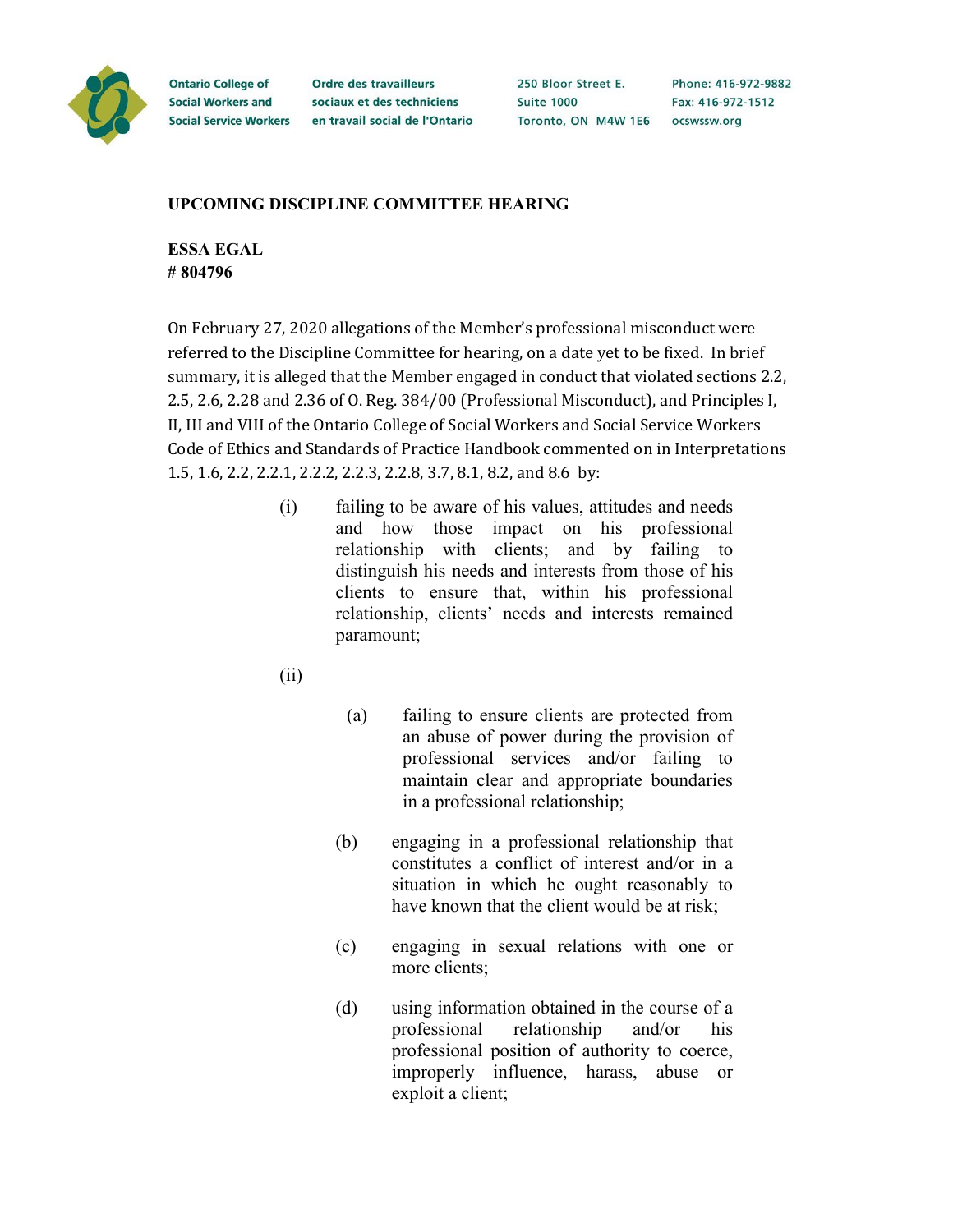- (e) engaging in conduct that could reasonably be perceived as reflecting negatively on the profession of social work;
- (iii) failing to assume full responsibility for demonstrating that a client and/or former client was not exploited, coerced or manipulated, intentionally or unintentionally;
- (iv)
- (a) failing to be solely responsible for ensuring that sexual misconduct did not occur;
- (b) engaging in sexual intercourse or another form of physical sexual relations with a client; engaging in touching of a sexual nature of a client; and/or engaging in behaviour or remarks of a sexual nature towards a client, other than behaviour or remarks of a clinical nature appropriate to the service provided;
- (c) engaging in sexual relations with a client at the time of referral, assessment, counselling, psychotherapy, or other professional services;
- (v) abusing a client physically, sexually, verbally, psychologically or emotionally, including by sexually abusing a client within the meaning of subsection 43(4) of the *Act*;
- (vi) using information obtained during a professional relationship with a client or used his professional position of authority to coerce, improperly influence, harass, or exploit a client;
- (vii) contravening the *Act*, regulations or by-laws; and/or
- (viii) engaging in conduct or performing an act relevant to the practice of the profession that, having regard to all circumstances, would reasonably be regarded